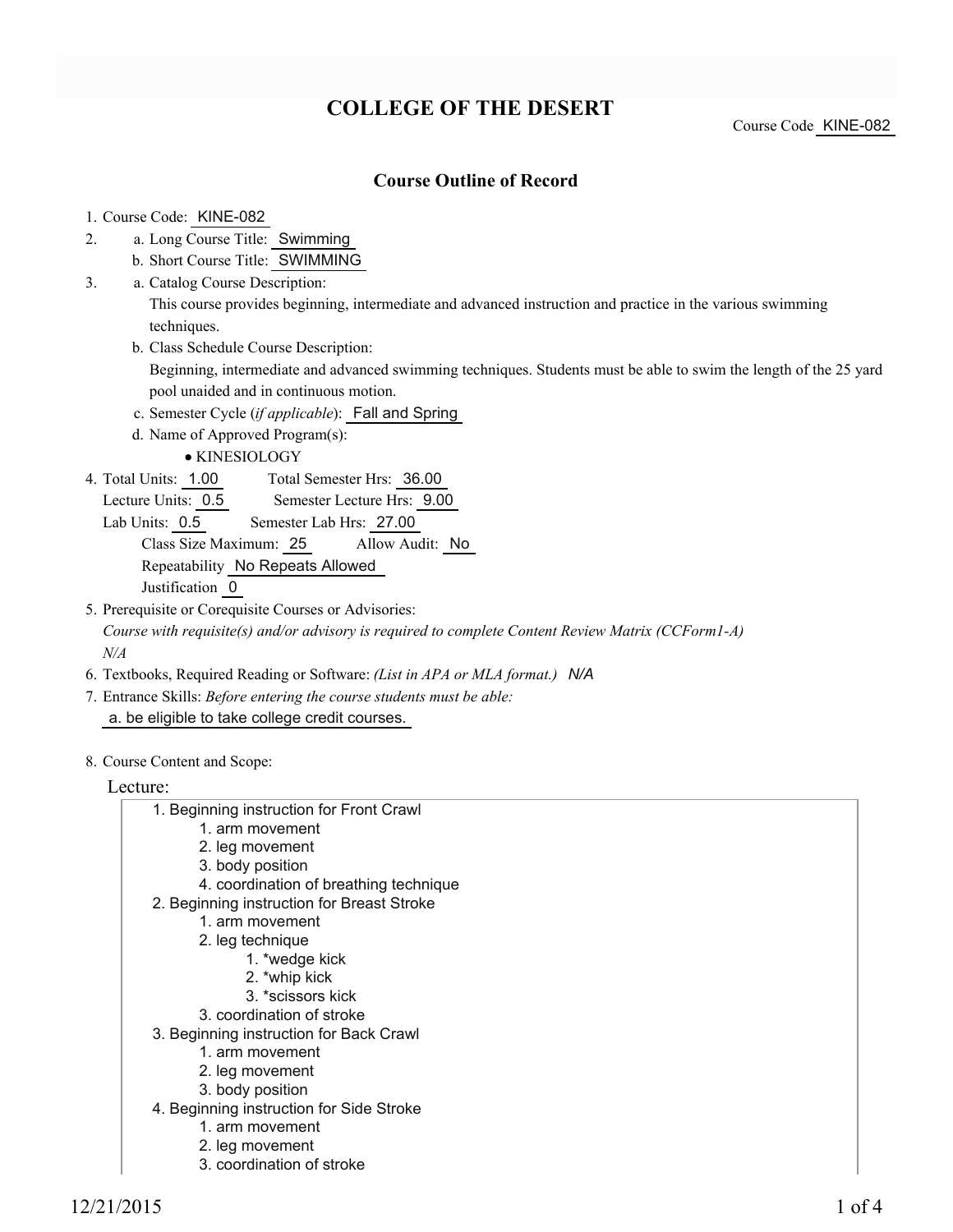### KINE 082-Swimming

- 5. Beginning instruction for Butterfly Stroke
	- 1. arm movement
	- 2. leg movement
	- 3. coordination of stroke
- 6. Beginning instruction for Elementary Back Stroke
	- 1. arm movement
	- 2. leg movement
	- 3. coordination of stroke
	- 4. body position
- 7. Starts and turns for the various strokes.
- 8. Beginning Drills for practice of above skills:
	- 1. to develop technique
	- 2. to develop cardio-respiratory endurance
	- 3. Distance swimming to develop cardio-respiratory endurance.
- 9. Common safety precautions in and around the water:
	- 1. recognize
	- 2. avoid

10. Aquatic Games

Lab: *(if the "Lab Hours" is greater than zero this is required)*

Demonstrate specific swim stroke movements.

Participate in physical fitness testing.

Participate in drills to enhance speed, biomechanics and proper form.

- 9. Course Student Learning Outcomes:
	- 1. Identify and apply the various swimming strokes used for physical fitness.
	- 2. Distinguish between safe and un-safe pool environments.
	- 3. Develop physical fitness.
- 10. Course Objectives: Upon completion of this course, students will be able to:
	- a. Identify proper stroke techniques.
	- b. Demonstrate a sufficient level of skills/endurance to reduce their elapsed times in 200-yd. swims.

c. Demonstrate an understanding and appreciation for swimming as a desirable activity to enhance physical health and relieve emotional/mental stress.

- d. Demonstrate sufficient skills in water activities to "waterproof."
- e. Recognize dangerous water situations.
- Methods of Instruction: *(Integration: Elements should validate parallel course outline elements)* 11.
	- a. Activity
	- b. Demonstration, Repetition/Practice
	- c. Discussion
	- d. Individualized Study
	- e. Laboratory
	- f. Lecture
	- g. Observation
	- h. Participation
	- i. Role Playing
	- j. Self-exploration
	- k. Supplemental/External Activity

Other Methods:

a. Lecture and discussion. b. Demonstrations. c. Guest speakers. d. Student reports. e. Audio/visual presentations.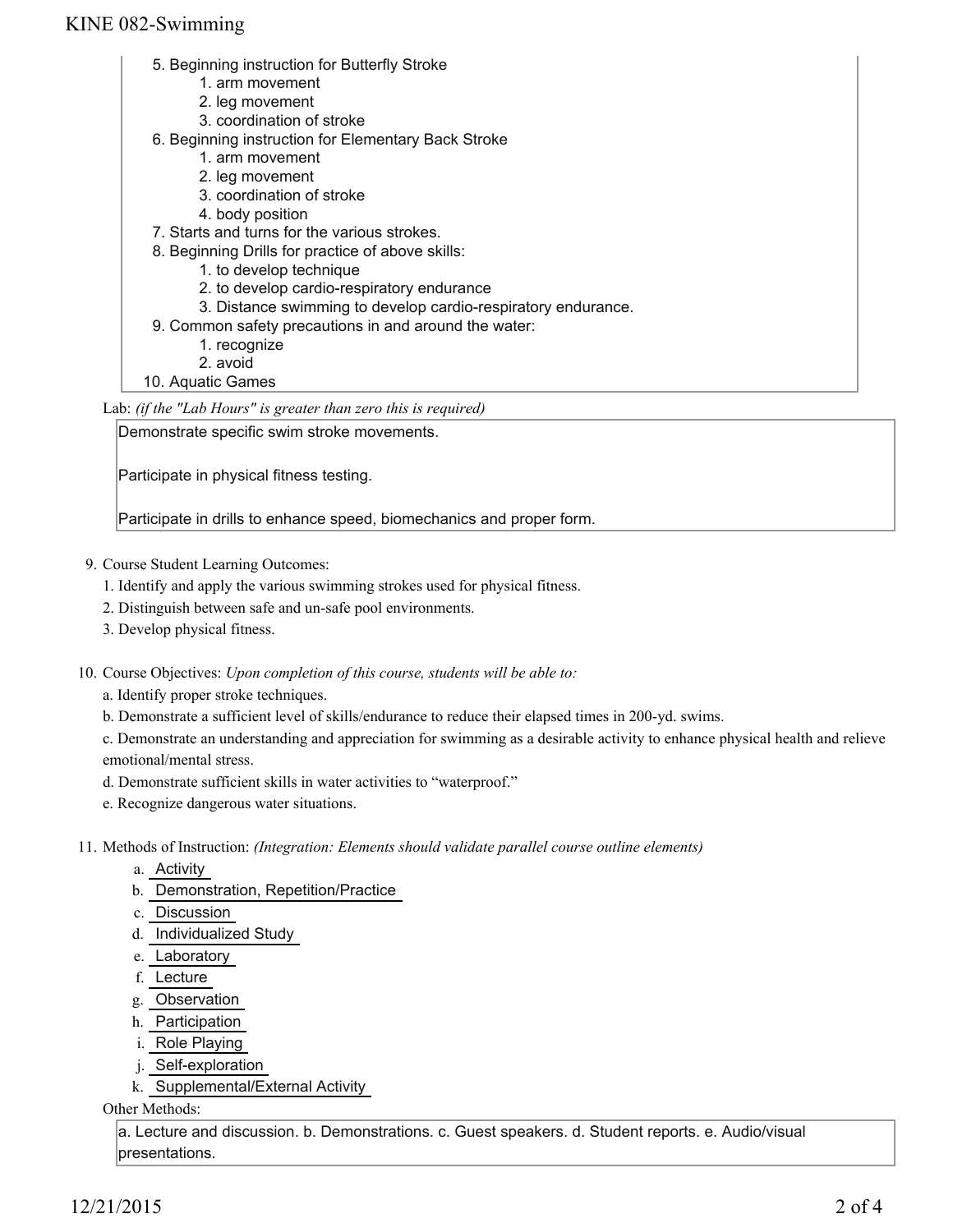12. Assignments: (List samples of specific activities/assignments students are expected to complete both in and outside of class.) In Class Hours: 36.00

Outside Class Hours: 18.00

a. In-class Assignments

Day to day skill practice. Cardiorespiratory skill testing Muscular endurance testing Fitness testing Individualized personal swim challenges

- b. Out-of-class Assignments
	- 1. Reading assignments with written report
	- 2. Skill/Endurance Practice
	- 3. Viewing video presentations of various swim techniques
- 13. Methods of Evaluating Student Progress: The student will demonstrate proficiency by:
	- Written homework
	- Critiques
	- Instructor evaluation and follow-up commentary.
	- Portfolios
	- Self-paced testing
	- Presentations/student demonstration observations
	- Group activity participation/observation
	- Product/project development evaluation
	- Mid-term and final evaluations No mid-term. Final evaluation is to be able to swim one mile unaided and in continous motion.
- 14. Methods of Evaluating: Additional Assesment Information:
	- a. Skill Demonstration b. Attendance and participation
- 15. Need/Purpose/Rationale -- All courses must meet one or more CCC missions.
	- PO-GE C5 Personal Growth and Development

Value learning as a lifelong endeavor designed to enrich one's life.

Recognize and value the human body as an integrated organism with systemic functions such as movement,

nutrition, growth, reproduction, and aging.

IO - Personal and Professional Development

Self-evaluate knowledge, skills, and abilities.

16. Comparable Transfer Course

| <b>University System</b> | Campus              | <b>Course Number</b> | <b>Course Title</b> | <b>Catalog Year</b> |
|--------------------------|---------------------|----------------------|---------------------|---------------------|
| UC                       | <b>UC</b> Riverside |                      |                     |                     |

17. Special Materials and/or Equipment Required of Students:

None.

Required Material? 18. Materials Fees:

**Material or Item Cost Per Unit Total Cost**